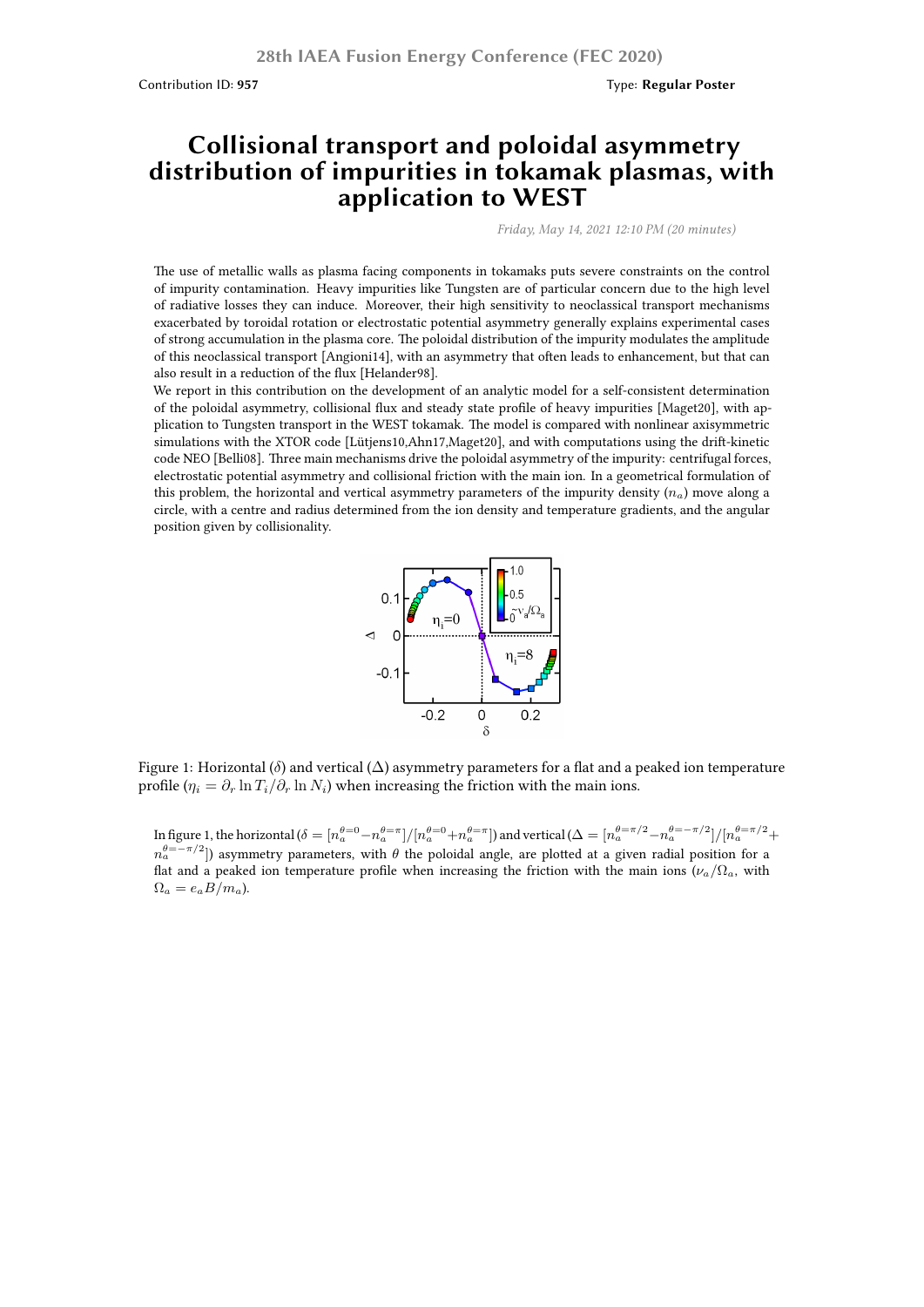

Figure 2: Radial flow with and without poloidal asymmetry, as a function of the impurity charge (left), and in the  $(\delta, \Delta)$  plane (right), for a peaked ion density.

The impurity flux is reduced by the growing negative horizontal asymmetry that originates from collisional friction with the main ion when the ion density profile is peaked (fig.2, right plots). A similar reduction also arises for a flat ion density case with the formation of a positive horizontal asymmetry. Simulations with XTOR, where the impurity behaviour is described via density and parallel momentum equations, confirm these results via an artificial collisionality scan, as shown in figure 3.



Figure 3: Horizontal ( $\delta$ ) and vertical ( $\Delta$ ) asymmetry parameters for a peaked ion density profile when varying the friction with the main ions (top), and ratio of the radial flow to the theoretical prediction without asymmetry in XTOR and in the model (bottom).

It can be shown that in the absence of toroidal rotation or anisotropic electrostatic potential, the steady state impurity distribution is however symmetric, so that the reduction of the flux affects the impurity profile in a transient way. Nonlinear simulations also reproduce the theoretical trajectory of the poloidal asymmetry during the evolution to steady state.

The analytical model also covers the effect of the electrostatic potential asymmetry, and allows computing the effect of a minority species with an anisotropic temperature, as driven during Ion Cyclotron Resonance Heating. If we isolate the effect of temperature anisotropy (disregarding ion temperature heating), we find, in agreement with NEO computations, that Tungsten is pushed toward the plasma core as the horizontal asymmetry is becoming negative, except in a narrow window where  $T_{\perp}/T_{\parallel}$  is just above unity (fig. 4). This indicates that, in the absence of toroidal rotation, ion temperature heating has to compensate (via the increase